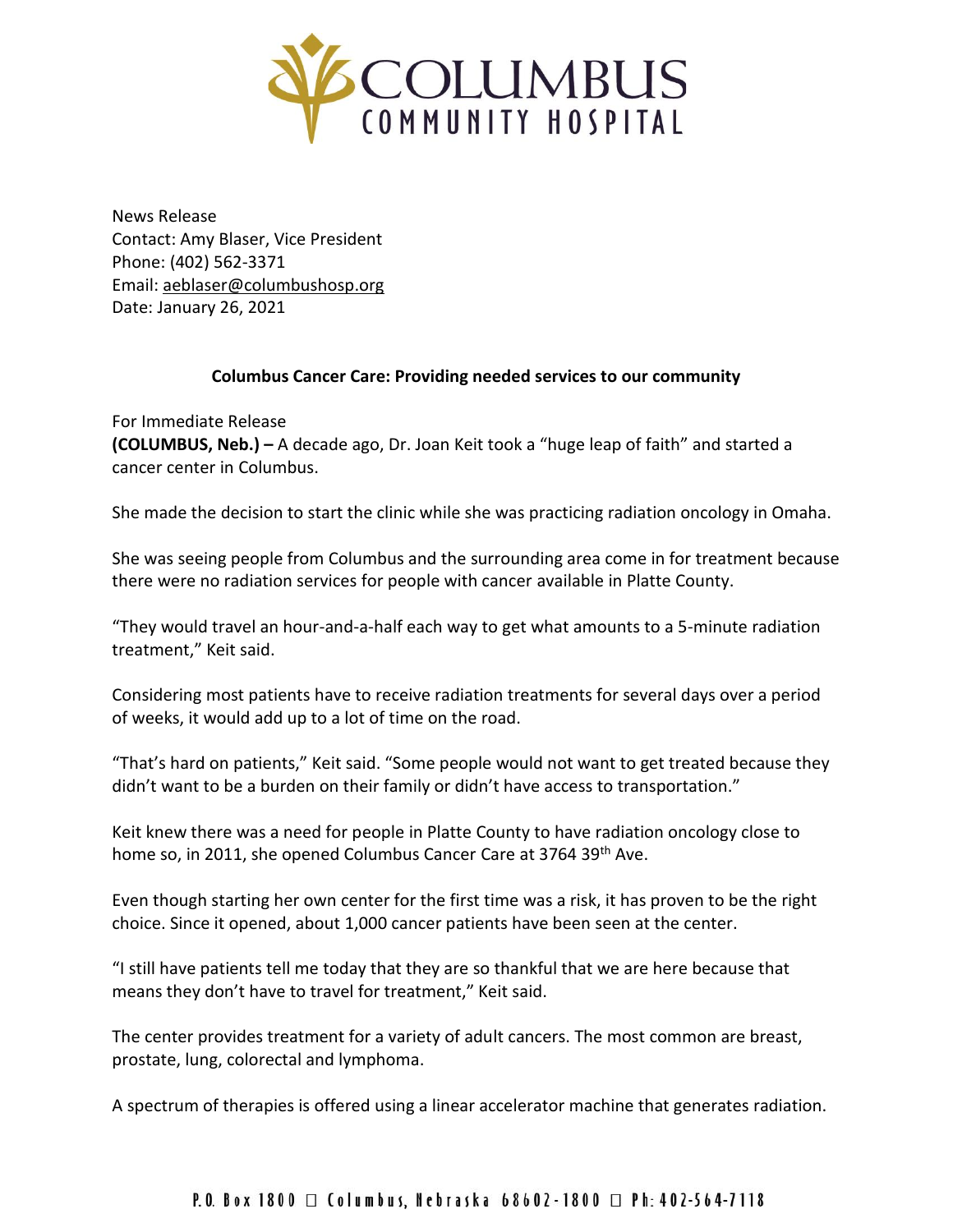

"We can do the most simple treatments for simple problems up to the most technically advanced treatment plan," Keit said.

Therapies include stereotactic, which uses a pencil-thin beam of radiation to treat small tumors in high doses; intensity-modulated radiation therapy (IMRT), which is an advanced way to deliver a beam of radiation to cancer cells; and radiopharmaceutical, which is administering radioactive drugs for certain types of cancer.

Shortly after the center opened, Keit noticed that there were few cancer support services in Platte County and the surrounding area.

"I didn't realize how varied the needs were. I was really focused on the radiation-technical part when I started," she said.

Since then, the Columbus Cancer CARE Foundation was established to provide needed education and support programs to patients and their families. Those programs include free transportation for cancer patients to improve access to care, gas cards, hotel stays at Days Inn, custom wigs, lift chairs, a cancer buddy program and a resource room with educational and other materials.

The center has also worked closely with Columbus Community Hospital to provide a cancer support group and cancer screenings.

"I'm always talking about screening and early detection. A lot of these cancers, if not completely preventable, are treatable if caught early. It is really devastating when you find something that should have been caught and wasn't," Keit said.

She knows because she has had family members die from cancer that could have been treated if it had been found earlier. Having a family history of cancer is what led Keit to pursue a career in oncology and she tries to treat all of her patients as if they were family.

The center has a staff of five employees. The team helps provide cancer services that are comparable or better than what can be found in bigger communities.

"Any radiation oncology you can get in Omaha or Lincoln, you can get here. For a small town, we have a lot to offer," Keit said.

She is proud that, since the center opened, it has been recognized for its level of care several times. For the last three years, the center has placed in the top 1% of radiation oncology practices in the country by the Centers for Medicare and Medicaid Services.